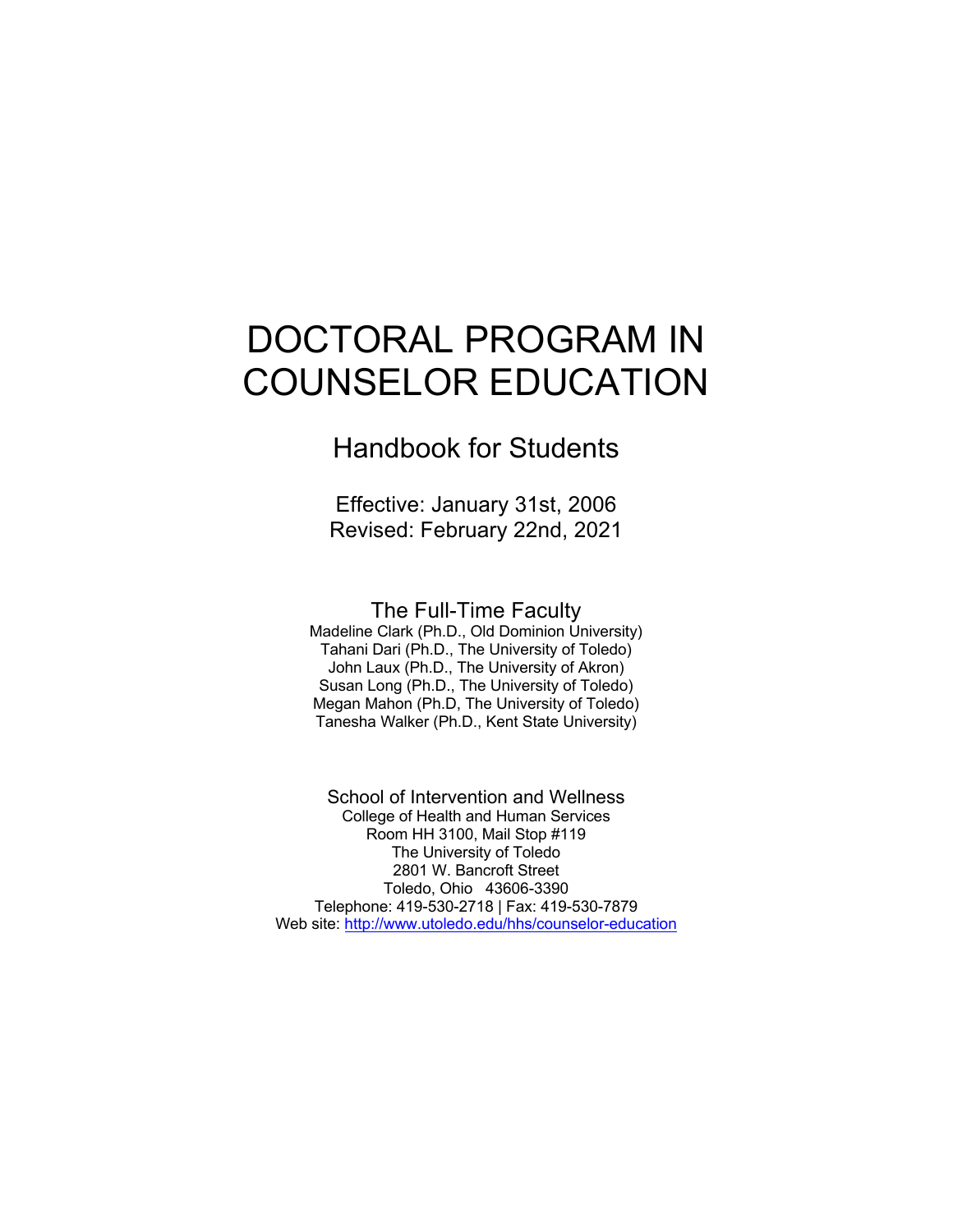### *Introduction*

The Doctoral Program Handbook for Students is designed to be used in conjunction with the *Graduate School Catalog* and *The University of Toledo Graduate Student Handbook*. The Doctoral Program Handbook for Students is not intended to be used as a replacement for these documents. These official documents are revised periodically. It is the student's responsibility to obtain the latest editions of these documents.

### *Degree Descriptions*

The Counselor Education Program offers a concentration leading to the Doctor of Philosophy (Ph.D.) in Counselor Education. Opportunities exist within this program to create areas of specialization that are relevant to the academic, professional, or research interests of the student.

### *Program Mission Statement*

The Counselor Education Program is the pre-eminent program in Northwest Ohio and Southeast Michigan for training and research in clinical mental health counseling, school counseling, and counselor education consistent with the metropolitan mission of The University of Toledo. Studentcentered programs integrate learning, discovery, and engagement, so that both traditional and nontraditional students may achieve their highest potential in an environment that embraces and celebrates human diversity, respect for the individual, and freedom of expression. The Program commits itself to achieving excellence through direct service to students, distance learning opportunities, research contributions to the professional knowledge base, and partnerships with community schools, agencies, and healthcare providers.

### *Doctoral Program Objectives*

The University of Toledo Counselor Education Doctoral Program takes a holistic approach to human growth which combines developmental awareness with an ecological perspective, and promotes social justice through advocacy activities. The doctoral degree in Counselor Education is intended to prepare professional leaders in five areas. These are counselor education, supervision, research, practice, and leadership & advocacy. Program objectives specific to these five areas have been developed for the doctoral program in Counselor Education.

**Counselor Education**: Demonstrates course design, delivery, and evaluation methods appropriate to course objectives.

**Supervision**: Understand the purposes of supervision, models of supervision, and the legal, ethical, and professional issues associated with supervision.

**Research**: Demonstrates the ability to conduct a literature review, formulate research questions, state questions as researchable hypotheses, create research designs appropriate to test hypotheses, conduct statistical data analyses, and write at a publishable quality level.

**Practice**: Demonstrates the ability to effectively apply evidence-based and evidence-supported therapies with diverse populations and in diverse settings.

Leadership & Advocacy: Demonstrates sufficient knowledge and skills to be effective in advocacy and leadership in the counseling profession.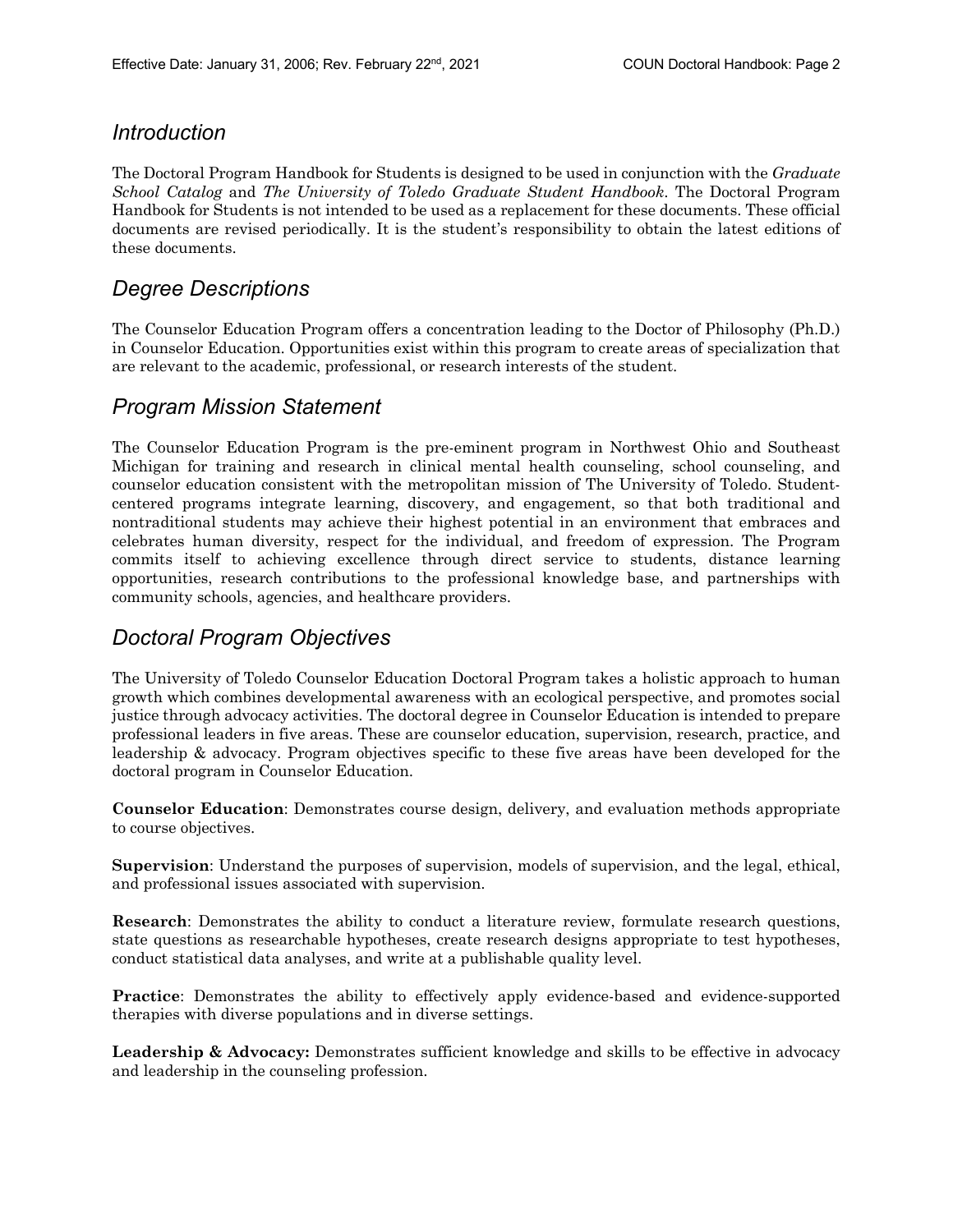# *Admission*

Interested persons and potential applicants should contact Dr. Madeline Clark, Doctoral Program Coordinator (madeline.clark@utoledo.edu) about the program prior to submitting their applications. Persons applying for admission to doctoral study in the Counselor Education program must meet the admission requirements of the College of Graduate Studies and the Counselor Education Program. Additionally, applicants to the doctoral program in Counselor Education are expected to possess all of the knowledge and skills required of graduates of a CACREP-accredited entry-level program in counselor education. Doctoral students who have not graduated from a CACREP-accredited entrylevel program must demonstrate completion or complete curricular experiences of (a) the CACREP entry-level standards in Sections II and III, and (b) curricular requirements of a specific program area before beginning doctoral-level counselor education coursework. Applicants to the doctoral program in Counselor Education are advised that the Program does not train students to qualify for application for the State of Ohio Psychology License.

The Counselor Education Program has an equal opportunity admissions policy and does not discriminate against applicants on the basis of race, creed, color, national origin, sex, sexual identity, or disability status. It is a policy of the Program to encourage individuals from diverse ethnic, cultural, or social backgrounds to apply for admission.

# College of Graduate Studies Admission Requirements

Admission requirements for the College of Graduate Studies are described in detail in the *Graduate School Catalog.* These requirements include one (1) official transcript of any and all undergraduate/graduate credits and degrees earned, three (3) letters of reference, and a nonrefundable \$45.00 application fee (accepted credit cards - MasterCard, VISA, Discover, American Express and Diner's Club International) that must be submitted to the College of Graduate Studies to begin the admission process. It is recommended that applicants submit at least one reference (preferably two) from an academic source and one that addresses applicants' clinical skills.

### Counselor Education Program Admission Requirements

Minimum requirements for admission to the doctoral program are:

- 1. A grade point average of 3.5 on a 4-point scale for all graduate level academic work at all institutions attended.
- 2. A master's degree in counseling from a program that is approved by the Council for Accreditation of Counseling and Related Educational Programs (CACREP). Applicants with master's degrees from non-CACREP-accredited programs or from non-counseling programs will have to demonstrate their equivalency to CACREP-approved programs or make up any academic deficiencies.
- 3. A curriculum vita.
- 4. A statement of purpose for pursuing a PhD in Counselor Education, about three to five pages in length. This will include personal reflections on your development as a professional counselor, research interests, possible faculty you are interested in working with, and a clear expression of your rationale for completing a PhD in Counselor Education at the University of Toledo.
- 5. Three letters of recommendation. It is preferred that at least one letter address the applicant's academic potential (i.e., from a University faculty member).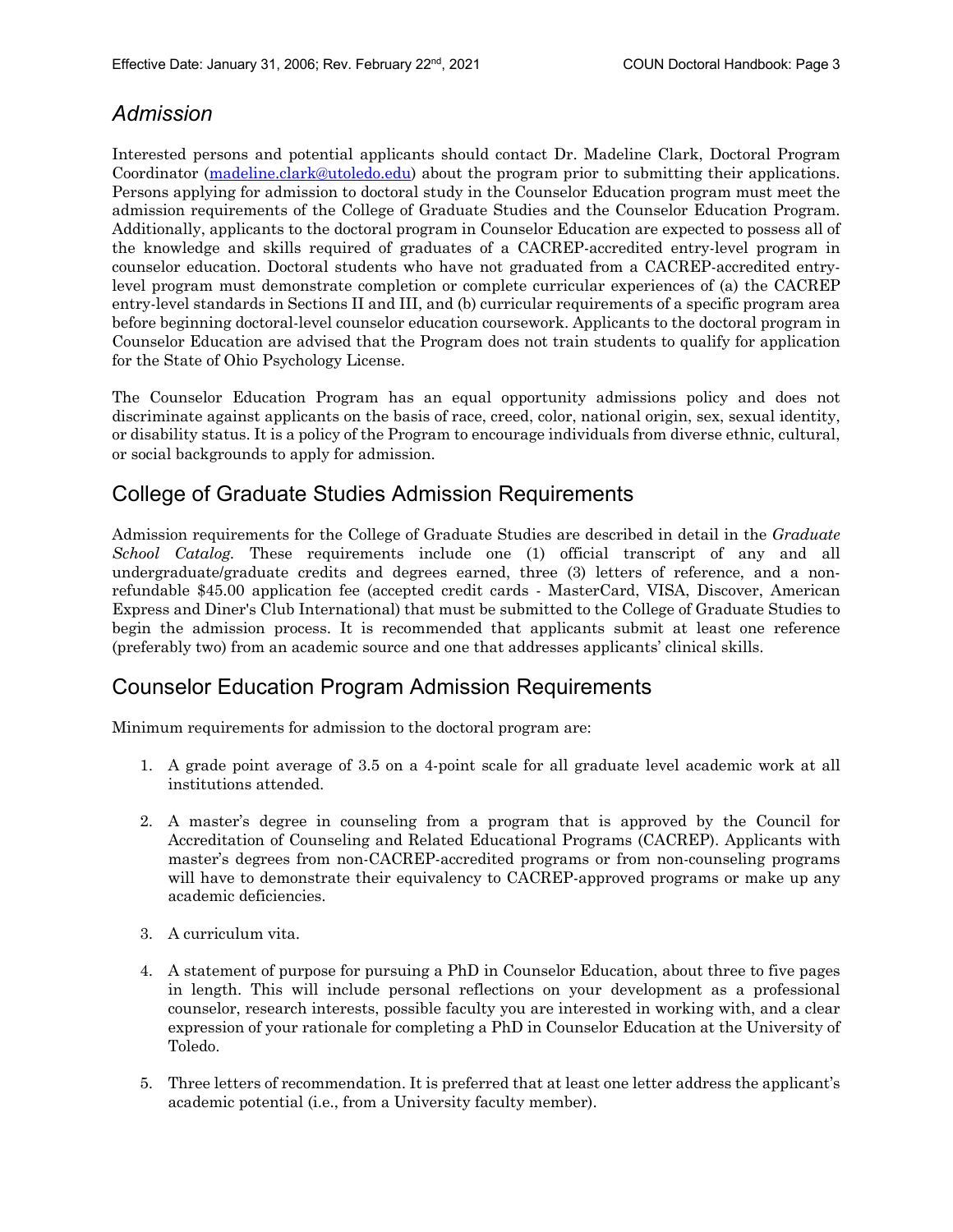- 6. One writing sample (optional). This is typically fulfilled by a copy of your best academic work completed in previous graduate courses.
- 7. A personal interview with faculty members. The faculty members will notify applicants if they are selected for an interview. Applicants are interviewed and admitted to doctoral study during the Fall and Spring semesters of each year. **Completed application materials should be received by September 15 (Spring semester start) or January 15 (Fall semester start) to ensure enough time for review prior to scheduling interviews.** Late applications may still be considered only if time permits. Please note that the January 15th deadline is the deadline for full-time applicants who wish to pursue a graduate assistantship (GA) with a Fall start. Students who start the program in the Spring semester may be eligible for a GA, but assistantships are rarely available mid-academic year.

Following the application deadline (January or September 15th) the College of Graduate Studies will review the application for completeness. At that point, application packages will be forwarded to the Counselor Education program admission committee for review. This process may take two to three weeks.

After package review, applicants who meet academic admission criteria will be invited to interview with the Counselor Education Admissions Committee. The purpose of the interview is to provide applicants with additional information about the program, ensure the program will meet applicants' needs, assess applicants' personal suitability to provide interpersonal counseling, assess the relevance of applicants' professional goals and objectives to the program and faculty, assess the applicants' leadership potential, and to assess applicants' ability in the following areas:

- 1. Academic Criteria Key Performance Indicators (5 core Areas [CACREP, 2016])
	- a. **Counseling Applications**: Students will be able to conceptualize clients from multiple perspectives.
	- b. **Supervision**: Students will be able to identify and understand theoretical frameworks and models of clinical supervision.
	- c. **Teaching**: Students will identify a personal pedagogical theory and be able to utilize teaching methods relevant to counselor education.
	- d. **Research and Scholarship**: Students will understand and implement research designs appropriate to quantitative and qualitative research questions.
	- e. **Leadership and Advocacy**: Students will be able to identify the need for an engage in leadership in counselor education programs.
- 2. Counseling Skills
	- a. Ability to establish rapport.
	- b. Appropriate nonverbal/attending behaviors.
	- c. Concrete and focused communications.
	- d. Appropriate level of responsibility during the interview.
- 3. Personal Characteristics
	- a. Good judgment in sharing personal feelings, thoughts, and experiences.
	- b. Adequate personal awareness and growth through life experiences.
	- c. Appropriate interpersonal and communication skills.
	- d. Emotional maturity and stability.
	- e. Considerate of the thoughts and ideas of others.
	- f. Treat every individual with kindness, dignity, and respect.
- 4. Professional Conduct
	- a. Appropriate behavior in class.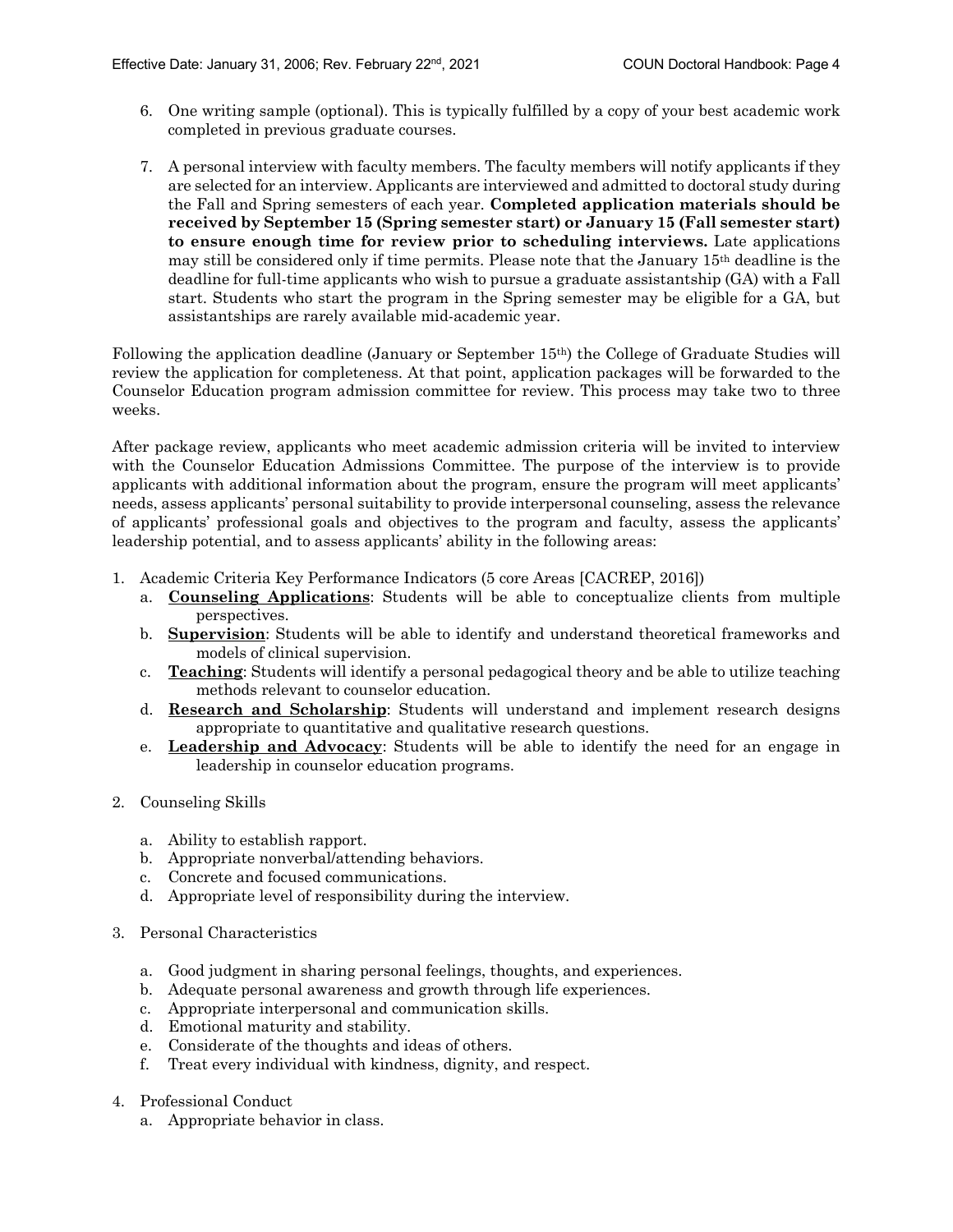- b. Punctuality in meeting deadlines.
- c. Appropriate interactions with peers and other professionals.
- d. Demonstrates professional conduct at all times.
- e. Demonstrates professional identity as a counselor (e.g., CSI, ACA/ASCA).

The Program retains the right to waive any program requirement for admission in those cases where there is evidence to suggest that the applicant would successfully complete his or her degree program. Applicants should be aware that many agencies and credentialing bodies require a police background check as a prerequisite for practicum or internship placement. Having been convicted of a felony, and some misdemeanors, may prevent the student from being licensed or from working or doing a practicum or internship in a school or agency. In addition, faculty may review prospective students' social media presences and interactions for purposes of admission. (Please see the Counselor Education program's Social Media Guidelines policy for further elaboration at http://www.utoledo.edu/hhs/counselor-education/Policies/PDFs/Social\_Media\_Policy.pdf .)

Following the interview applicants are typically notified of their admission status within two to three weeks.

### *Advising*

Upon admission into the program, each student will be assigned a faculty advisor, based upon research interest/goodness of fit. Upon notification of admission, students should contact their advisor as soon as possible. This advisor will assist the doctoral student in planning the first semester's work. Student's may change their advisor within the first year of their program if re-assignment is necessary to best meet student needs and professional goals.

## *Doctoral Program Committee*

Students should meet with their advisor to select a Doctoral Program Committee. The purpose of the Doctoral Program Committee is to guide and assist the student in developing a doctoral plan of study, in developing a plan for meeting their residency requirements, and addressing the manner in which the internship experience will aid in their professional development. This committee is comprised of a minimum of three faculty members from within the Counselor Education Program. Doctoral programs of study should be submitted for approval by the end of the second semester of study. Each student is expected, per College of Graduate Studies requirements, to schedule annual (or more frequent) meetings with the student's doctoral program committee to provide feedback and advice on completed and proposed research, and other areas as appropriate. During these meetings students should present material demonstrating their academic progress including residency requirements, progress toward completion of internship, and preparation for comprehensive exams.

### *Residency*

Students are expected to submit a written residency plan during the initial meeting of the Doctoral Program Committee. Doctoral students satisfy the doctoral residency requirement by completing a total of 18 hours of coursework taken over 3 consecutive semesters. Enrollment in a summer term is not required to maintain continuity, but credits earned during summer terms could count toward the 18 hours required for residency. During residency, students are expected to collaborate with faculty and other doctoral students on research, teaching, and supervision for a minimum of five hours a week. The residency experience should culminate in the submission of at least one paper presentation at a refereed professional conference and at least one paper for review by an appropriate refereed journal.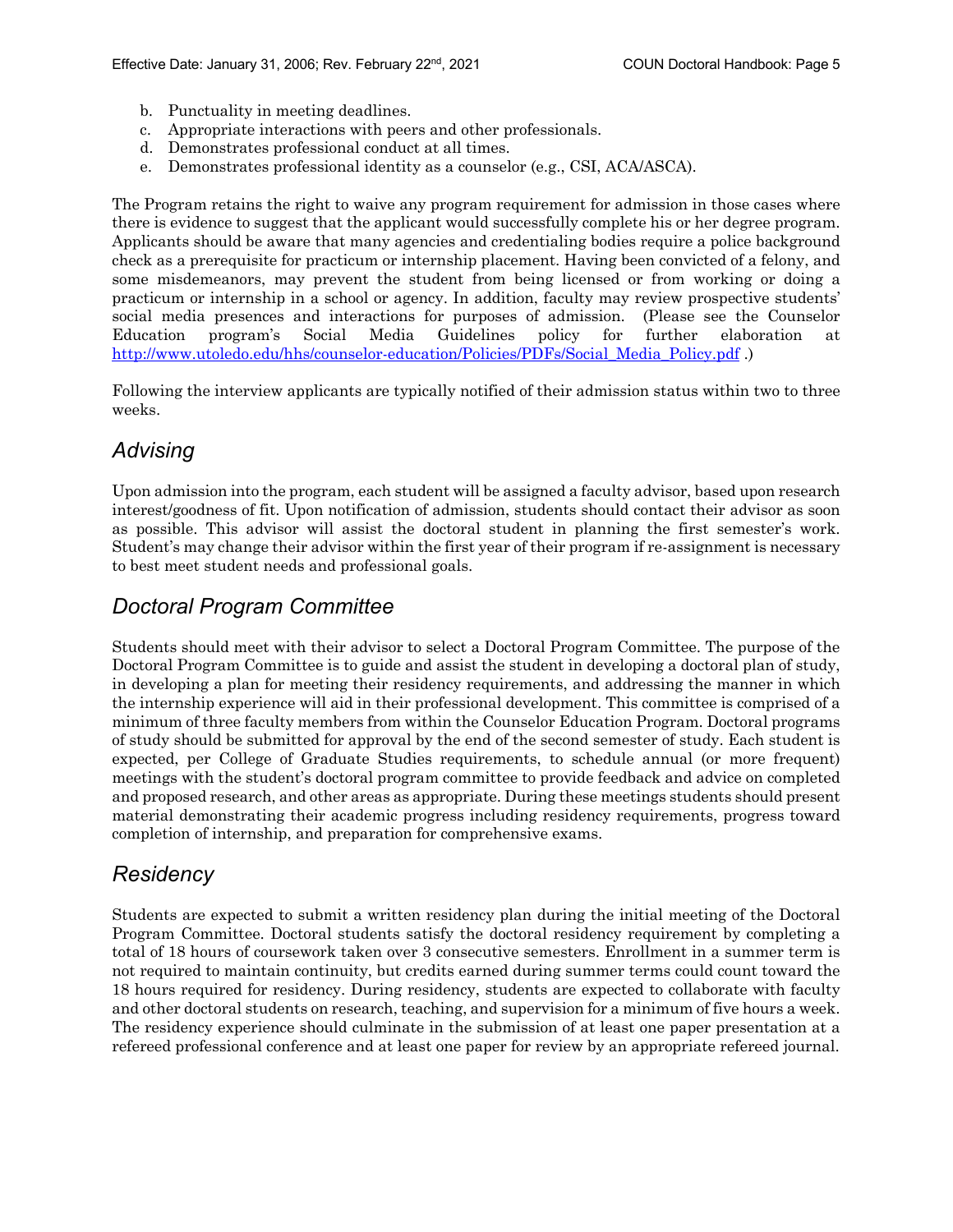### *Teaching Assistantships*

Most doctoral students at the University of Toledo will assist faculty in the instruction of master'slevel courses or may be instructors of their own undergraduate course(s). This may or may not be a component of a student's graduate assistantship and/or internship requirements.

For teaching supervision, students should consult with (a) their program advisor and, if applicable, (b) the instructor of their internship course. The student's program advisor will act as their primary teaching mentor. This will include formative feedback throughout the semester/academic year and summative feedback provided via a formal teaching observation and evaluation. The observation/evaluation of doctoral teaching assistants will occur each semester in which they are engaged in teaching activities. This evaluation process includes an observation of the student's teaching by the program advisor, written feedback via the teaching assistant evaluation form, and a follow-up meeting to review feedback and create appropriate pedagogical goals. Students are encouraged to connect with their advisor throughout their program for formal and informal teaching mentorship.

The internship instructor and internship supervision group is a secondary support for teaching concerns and will not assume the primary teaching mentorship responsibilities of the student's advisor. Please see below for additional information regarding the supervised doctoral internship experience.

For questions regarding graduate assistantships and teaching, please review the graduate assistantship guidelines as distributed by the school chair during graduate assistant orientation.

### *Professional Associations*

Doctoral students are required to seek membership in professional associations related to counseling. Associations that are most appropriate for doctoral students are the American Counseling Association (ACA) and its divisions (such as the Association for Counselor Education and Supervision [ACES]) the Ohio Counseling Association (OCA) and its divisions (such as the Ohio Association for Counselor Education and Supervision [OACES]), and the Northwest Ohio Counseling Association (NWOCA). Students should seek out membership in specific ACA divisions as appropriate to their research, pedagogical, and clinical interests.

There are many reasons why membership in professional organizations is important. First, membership establishes your identity as a counselor and a counselor educator and supervisor. Second, membership facilitates your professional development through workshops, seminars, conferences, and professional publications. Third, membership helps you network and communicate with counseling professionals. Fourth, you will benefit from money-saving discounts on items such as publications and professional liability insurance. Finally, membership is a statement that you subscribe to the highest ethical standards and practices in the counseling profession.

In order to take advantage of the above listed benefits, doctoral students are required to join ACA and its state branch, the Ohio Counseling Association. Membership in the Northwest Ohio Counseling Association is free with membership in OCA. Discounted student memberships are available from these associations. Membership information is available from the program secretary or from faculty members, as well as online. Doctoral students are also encouraged (not required) to join and participate in the Association for Counselor Education and Supervision (ACES), an ACA division that promotes quality education and supervision of counselors.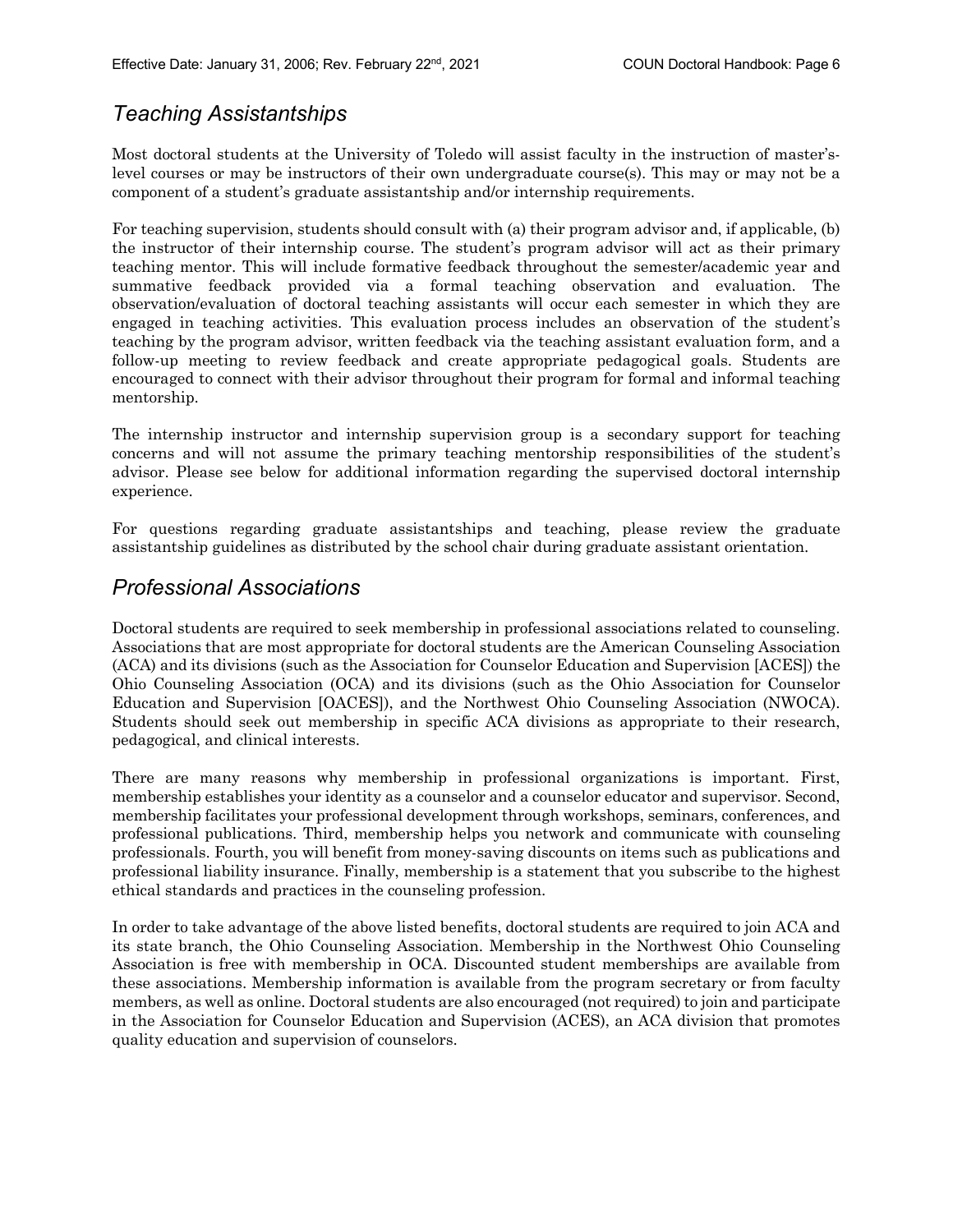### *Curriculum*

A sound graduate program must meet the unique needs and support the professional goals of the student. Flexibility is considered an important characteristic in developing each student's program. Completion of the doctoral degree typically requires a minimum of two and a half to three years of study beyond the master's degree. Doctoral plans of study include a minimum of 38 hours in the counselor education program, 12 semester hours of research and statistics requirements, and 10 hours of dissertation credit (60 total hours, minimum).

# The Doctoral Program Curriculum

#### **Counseling Major Courses 38 credit hours**

Required courses 32 credit hours

| COUN 7510 | Supervision in Counseling & School Psych                  | 4 hrs |
|-----------|-----------------------------------------------------------|-------|
| COUN 7520 | Education and Leadership in MH Professions                | 4 hrs |
| COUN 7530 | Adv. Theories of Counseling Interventions                 | 4 hrs |
| COUN 7930 | Doctoral Research Seminar                                 | 4 hrs |
| COUN 8180 | Adv. Multicultural Issues in Counselor Ed and Supervision | 4 hrs |
| COUN 8410 | Adv Practicum in Counseling Interventions                 | 4 hrs |
| COUN 8940 | Counseling Internship                                     | 8 hrs |
|           |                                                           |       |

Elective Courses (minimum of 6 hours):\*

| <b>COUN 7210</b> | Psychopathology                                                                            | 4 hrs           |
|------------------|--------------------------------------------------------------------------------------------|-----------------|
| <b>COUN 7220</b> | Child, Adolescent, Family Therapy                                                          | $3 \text{ hrs}$ |
| <b>COUN 7230</b> | Crisis Intervention Counseling                                                             | $3 \text{ hrs}$ |
| <b>COUN 7240</b> | Diagnosis and Mental Health                                                                | 4 hrs           |
| <b>COUN 8450</b> | Couples and Family Therapy                                                                 | $3 \text{ hrs}$ |
| <b>COUN 8460</b> | Substance Abuse Counseling                                                                 | 4 hrs           |
| <b>COUN 8470</b> | Drugs and Mental Health Counseling                                                         | 4 hrs           |
| <b>COUN 8480</b> | Adv Training in Professional, Legal, and Ethical Issues                                    | 4 hrs           |
|                  | * A student's program committee may approve other courses; students may only take elective |                 |

courses they did NOT complete in their master's program.

#### **Research and Statistics Courses 12 credit hours**

Required courses 6 credit hours

| <b>RESM 7330</b> | Qualitative Research I                                  | $3 \text{ hrs}$ |
|------------------|---------------------------------------------------------|-----------------|
| <b>RESM 8120</b> | <b>Quantitative Methods II</b>                          | $3 \text{ hrs}$ |
|                  | <u>Two courses (6 credit hours) from the following:</u> |                 |
| <b>RESM 8130</b> | Multivariate Statistics                                 | $3 \text{ hrs}$ |
| <b>RESM 8160</b> | Nonparametric Statistics                                | $3 \text{ hrs}$ |
| <b>RESM 8320</b> | Research Design                                         | $3 \text{ hrs}$ |
| <b>RESM 8340</b> | Qualitative Research II                                 | $3 \text{ hrs}$ |
| <b>RESM 8350</b> | Methods of Survey Research                              | $3 \text{ hrs}$ |

#### **Doctoral Dissertation 10 credit hours**

**Total: 60 credit hours**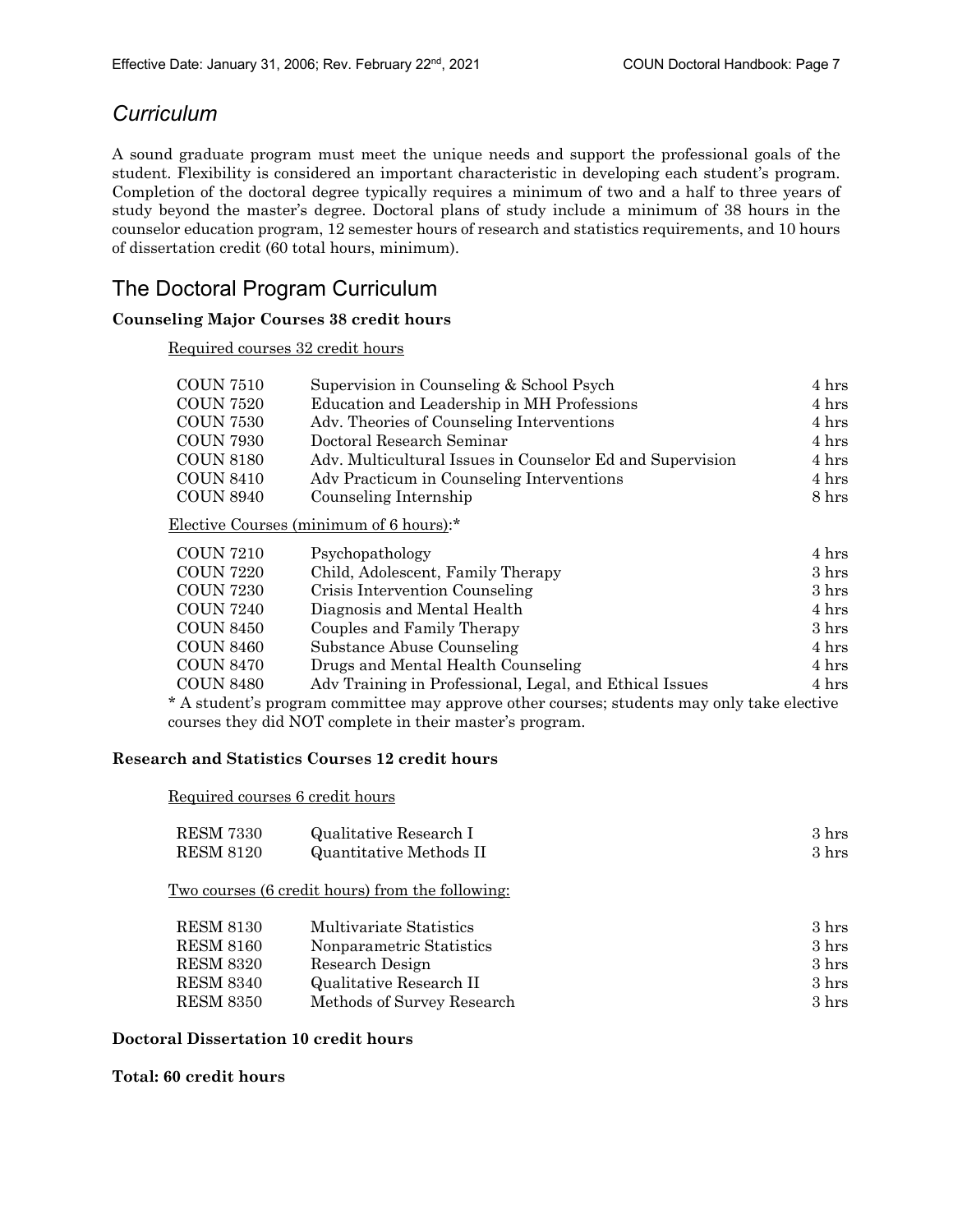# Transfer Credit and Time Limit for Completion of the Degree

Students can transfer up to ten (10) hours of graduate coursework, provided it was not part of an awarded degree, they completed at The University of Toledo or other institution(s) prior to being admitted to the doctoral program if the student's program committee approves. For students who have completed a prior degree from another institution, none of the coursework from that degree can count toward a degree at The University of Toledo. When credit is transferred, it affects how much time students have to complete their degrees. A maximum study period of seven years is allowed prior to the time the degree is awarded. The seven-year time limit begins with the earliest course listed on the Plan of Study. For example, if a student transfers in credits that are four years old, they only have three years to complete the doctorate or they will have to petition for an extension.

### Supervised Experience & Internship

In addition to the practica experiences listed in the core requirements, each doctoral student in the Counselor Education program will be required to complete at least 600 clock hours of internship. The 600 hours must include supervised experiences in teaching, and supervision. In addition to these two required areas of training, students may elect to complete internship hours in the areas of counseling, research, and leadership/advocacy. The 600 hours can be allocated at the discretion of the doctoral student and the Doctoral Program Committee based on the student's experience and training. **Students must be licensed to practice in the setting (e.g., school or clinical) in the jurisdiction of their site (e.g., Ohio LPC or LPCC, Michigan LLPC or LPC, etc.). Note: Students who do not complete the Ohio PC content as components of their program of study will not be license-eligible in Ohio (LPC to LPCC) upon graduation.** Students will earn on average one (1) semester hour of credit for every 75-clock hours accumulated in the internship for a total of eight (8) semester hours. While participation in the internship is required, students will be permitted to sit for the comprehensive examination prior to completion of the internship requirement. Doctoral students may elect or be required to participate in additional supervised practica or internships as may be necessary or appropriate.

### *Comprehensive Examination*

All doctoral students must successfully pass the written and oral comprehensive examinations. This exam is an assessment of foundational knowledge in professional counseling and counselor education. Successful passage of this examination process determines a student's entry into doctoral candidacy, and the final stage of the doctoral program, dissertation. The comprehensive exam process is comprised of two components, the written and oral comprehensive exams.

The comprehensive exam is offered in the fall and spring semesters. Students are eligible for the examination in the final semester of core coursework. Electives do not need to be completed and may be taken after the conclusion of the examination process if in comportment with a student's plan of study.

The written exam will be offered on a Friday, approximately the 8th week of the fall and spring semesters from 9:00 am to 4:00 pm. The date will be determined by the doctoral program coordinator each semester pending the academic calendar and announced to examinees in advance.

For the written exam, students will receive four questions created by program faculty. The questions are drawn from the five CACREP (2016) content areas of doctoral learning (Counseling, Supervision, Teaching, Research and Scholarship, and Leadership and Advocacy [Standard B 1-5]). Students will receive these four questions 48 hours prior to the exam from the doctoral program coordinator. Upon receipt, students may drop one question of the four questions; only three questions are required to be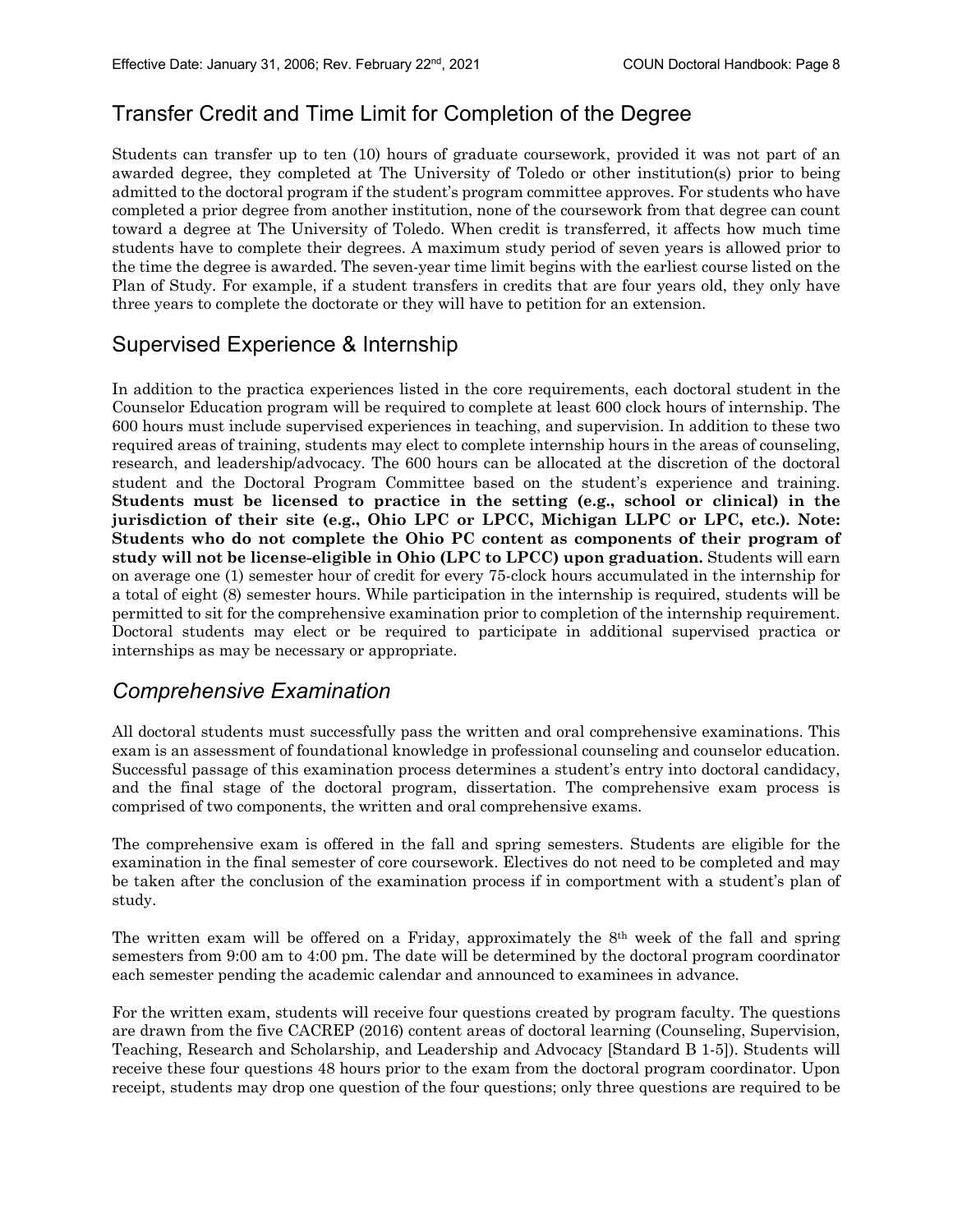answered. Students may bring a list of APA formatted references (hard copy only) to their examination period, along with a hard copy of their exam questions. No other resources may be used.

Students will work independently on assigned questions on assigned computers in individual workspaces (determined by the doctoral program coordinator). Students will not engage in plagiarism or any unethical activity. If this activity occurs, students may face immediate removal from the program.

Following the successful passage of the written comprehensive examination, students will schedule the oral component of their comprehensive exams with their program committee. Completion of oral examinations will occur no later than the 14th week of the semester in which the comprehensive examination was taken (i.e., not the last week of the semester). Following successful completion of the oral exam students will enter doctoral candidacy and will proceed with the creation of their dissertation committee and the dissertation process.

To successfully complete the oral exam, students' comprehensive exam committee will evaluate the student on professional comportment, articulation of content, and clarification of content that the committee requires from the student's written exam.

Please review the below timeline for specific actions students and faculty will take regarding the comprehensive examination process. Forward any questions you have regarding the comprehensive exam process to your program advisor and/or the doctoral program coordinator.

| <b>Steps</b>                                                                                                                                                                                                                                                                                                                                                            |                                                                                                                                                                                                                                                                                                                                            |
|-------------------------------------------------------------------------------------------------------------------------------------------------------------------------------------------------------------------------------------------------------------------------------------------------------------------------------------------------------------------------|--------------------------------------------------------------------------------------------------------------------------------------------------------------------------------------------------------------------------------------------------------------------------------------------------------------------------------------------|
| Step 1:<br>Students Sign-up for comprehensive<br>examination no later than the end of the first<br>week of the semester before they plan to take<br>the exam.<br>Students will sign up by contacting the doctoral<br>program director via email.                                                                                                                        | For example, if students wish to take their<br>comprehensive exam in the fall semester, they<br>will sign up by the end of the first week of the<br>summer semester. If students wish to take the<br>comprehensive exam in the spring semester,<br>they will sign up by the end of the first week of<br>the fall semester.                 |
| Step 2:<br>Program faculty will create comprehensive<br>exam questions based on the five CACREP<br>(2016) content areas of doctoral practice<br>(Counseling, Supervision, Research and<br>Scholarship, Teaching, and Leadership and<br>Advocacy [Standard B 1-5]).                                                                                                      | Questions will be created by faculty<br>independently and students will not be involved<br>in this process.                                                                                                                                                                                                                                |
| <b>Step Three:</b><br>Student will take the comprehensive<br>examination on a Friday, approximately the 8th<br>week of the semester in which they have<br>committed to the examination. The date will be<br>announced by the doctoral program coordinator<br>via email to examinees no later than the first<br>week of the semester in which the exam will be<br>taken. | The doctoral program coordinator will organize<br>and act as a proctor on the day of the exam.<br>Students will be assigned to an individual<br>room, likely in the counseling clinic, for the<br>duration of their exam.<br>Students will be assigned a university laptop to<br>complete their exam, no personal devices will be<br>used. |

#### **Comprehensive Exam Process Timeline:**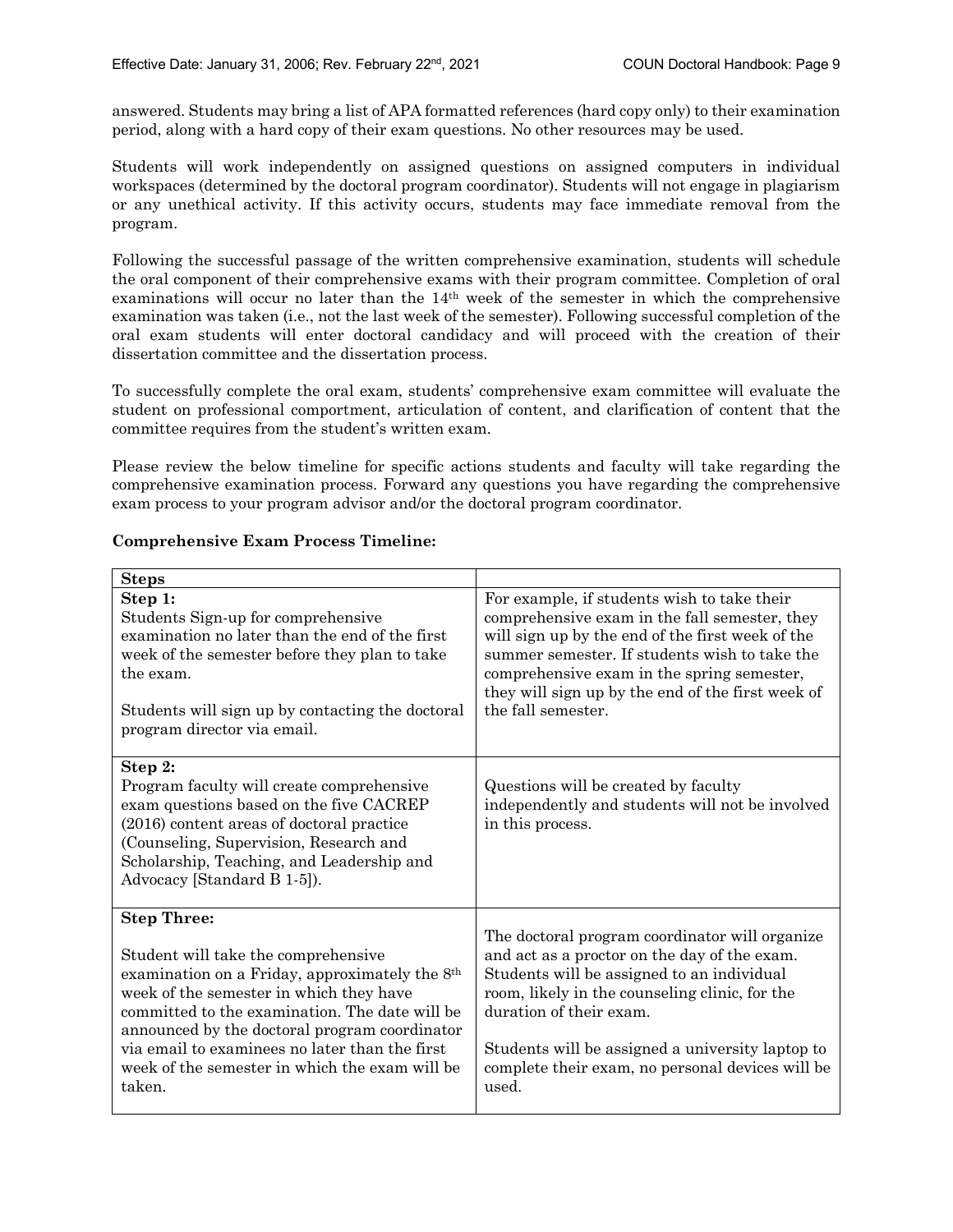| The exam period will last from 9:00am to<br>4:00pm with a one-hour break from 12:00pm to<br>$1:00$ pm.<br>At the conclusion of the exam, students will<br>email their comprehensive exam to the doctoral<br>program coordinator. Exams must be returned<br>no later than 4:00pm on the date of the exam.                                                                                                                                         | Students can bring a hard copy of APA<br>references and their exam questions in to the<br>examination room. No other resources will be<br>allowed.                                                                                                                                                                                                                                                                                                                                                                                                                                                                                                                                                                                                                                                                                                                   |  |
|--------------------------------------------------------------------------------------------------------------------------------------------------------------------------------------------------------------------------------------------------------------------------------------------------------------------------------------------------------------------------------------------------------------------------------------------------|----------------------------------------------------------------------------------------------------------------------------------------------------------------------------------------------------------------------------------------------------------------------------------------------------------------------------------------------------------------------------------------------------------------------------------------------------------------------------------------------------------------------------------------------------------------------------------------------------------------------------------------------------------------------------------------------------------------------------------------------------------------------------------------------------------------------------------------------------------------------|--|
| <b>Step Four:</b><br>The student's program committee (three<br>faculty) will grade their three comprehensive<br>examination questions. Results will be returned<br>to students within 14 days of the completion of<br>the exam by the doctoral program coordinator.<br>Results will be returned via email.                                                                                                                                       | Questions will be graded on a pass/fail scale.<br>Two of three faculty graders must pass the<br>question in order for the question to be passed.<br>Student must pass all three exam questions to<br>pass the exam.<br>Before questions are graded, the doctoral<br>program coordinator will review the questions<br>with plagiarism detection software. If<br>plagiarism is detected, it will be cause for<br>immediate removal from the program.<br>If no plagiarism is detected, the doctoral<br>program coordinator will forward the questions<br>for grading to the student's program committee.<br>Student's program committee will grade<br>individual questions and submit results to<br>doctoral program coordinator no later than 14<br>days following the comprehensive exam date.<br>Please see below regarding specific process for<br>passage/failure. |  |
| <b>Step Five:</b><br>Following the successful passage of the written<br>comprehensive examination, student will<br>collaborate with their program advisor and<br>program committee to schedule their oral<br>comprehensive examination. The oral<br>examination is to be completed no later than<br>the 14 <sup>th</sup> week of the semester in which written<br>comps were passed, or the student forfeits that<br>semester's written attempt. | The oral comprehensive exam is scheduled with<br>the three faculty comprising the student's<br>program committee and will be facilitated by<br>the student's program advisor.<br>Oral examinations are expected to last one<br>hour; only students and their program<br>committee members may attend.                                                                                                                                                                                                                                                                                                                                                                                                                                                                                                                                                                |  |
| <b>Step Six:</b><br>Students will file the appropriate paperwork<br>with the College of Graduate Studies (COGS) to<br>indicate successful comprehensive written and<br>oral examination passage.                                                                                                                                                                                                                                                 | Welcome to doctoral candidacy! You may now<br>create your dissertation committee.                                                                                                                                                                                                                                                                                                                                                                                                                                                                                                                                                                                                                                                                                                                                                                                    |  |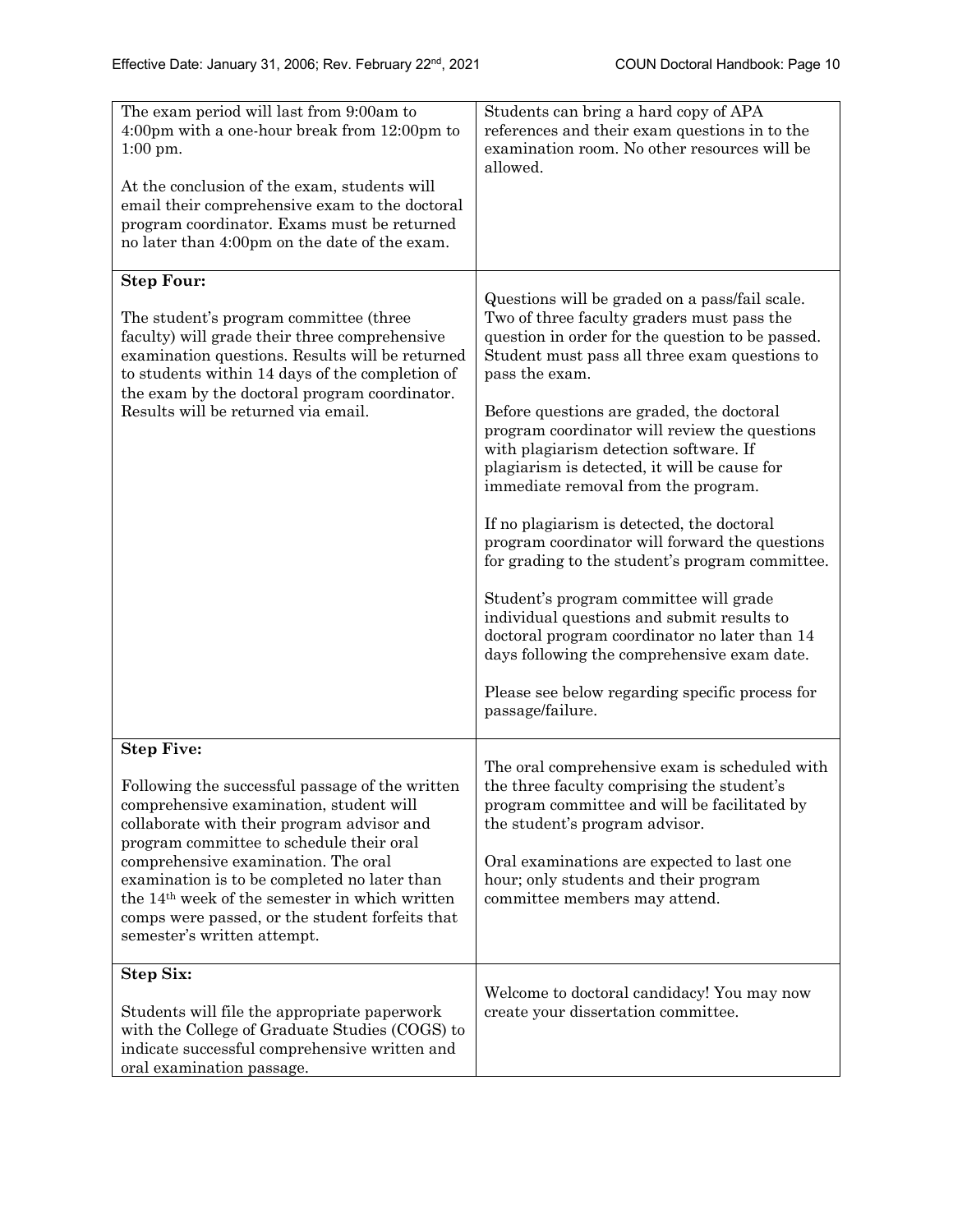#### **Written Comprehensive Exam Passage/Failure Process:**

Examinee will pass the written portion of the comprehensive examination if all three exam questions are passed. Questions will be considered passed if two of the three faculty graders award the question with a pass. Questions will be graded on a scale of pass or fail.

If all three questions are passed, the student will proceed to oral examination (see step five above).

#### **If the student does not pass all three questions:**

- A) If the student passes 2 of 3 questions, the student will be able to re-attempt the content area of the failed question at a date determined by the student's program committee and the doctoral program coordinator. Students are still expected to complete the re-written question, allow for a grading period of the question, and schedule the oral comprehensive exam no later than the end of the 14th week of the semester.
	- o Students will have two hours to complete the single question. Protocol will be the same as the full comprehensive exam.
	- o If the student fails the same content area question for a second time, the student will meet with their program committee to schedule a remediation plan; the student will be able to re-take the one content area of failure at the next scheduled comprehensive examination (the following fall or spring semester).
	- o If the student fails the single content area question for the third time, it will be cause for immediate dismissal from the program.
- B) If the student fails more than one out of the three written comprehensive examination questions, student will:
	- o Schedule a meeting with their program committee to create a remediation plan.
	- o Plan to take the full comprehensive exam in the next semester in which the examination is offered (either fall or spring) as per above outlined protocol.
	- o At the next examination period, if student fails two of the three exam questions again, it will be cause for immediate dismissal from the program.
	- o If student passes two of the three exam questions, they will follow the above outlined protocol (see section A).

### *Dissertation Committee*

The Dissertation Committee formally replaces the Doctoral Program Committee when the doctoral student successfully completes the oral portion of the comprehensive examination. Although members serving on the Doctoral Program Committee may serve as members of the Dissertation Committee, students may select a new Dissertation Chairperson and a new committee to guide them through the completion of their dissertation. The committee shall consist of a minimum of four members: The dissertation advisor (chair) from the Counselor Education Program, and three more faculty members, one of whom must be from outside of the Program. Replacement of or substitution for any Doctoral Program or Dissertation Committee members must be submitted on the appropriate form to the CHHS Associate Dean for Academic Affairs for approval. Students should consult with their dissertation advisor regarding procedures for proposing and completing a dissertation. Dissertations must be related to research focusing on areas relevant to counseling practice, counselor education, and/or supervision. Each student is expected, per the College of Graduate Studies requirements, to schedule annual (or more frequent) meetings with the student's doctoral dissertation committee to provide feedback and advice on completed and proposed research, and other areas as appropriate.

Students must submit a Dissertation Proposal to the Dissertation Committee at least two weeks prior to the proposal meeting in comportment with the UT formatting guide. The Dissertation Proposal consists of the first three chapters of the dissertation, including cover page, abstract, and references.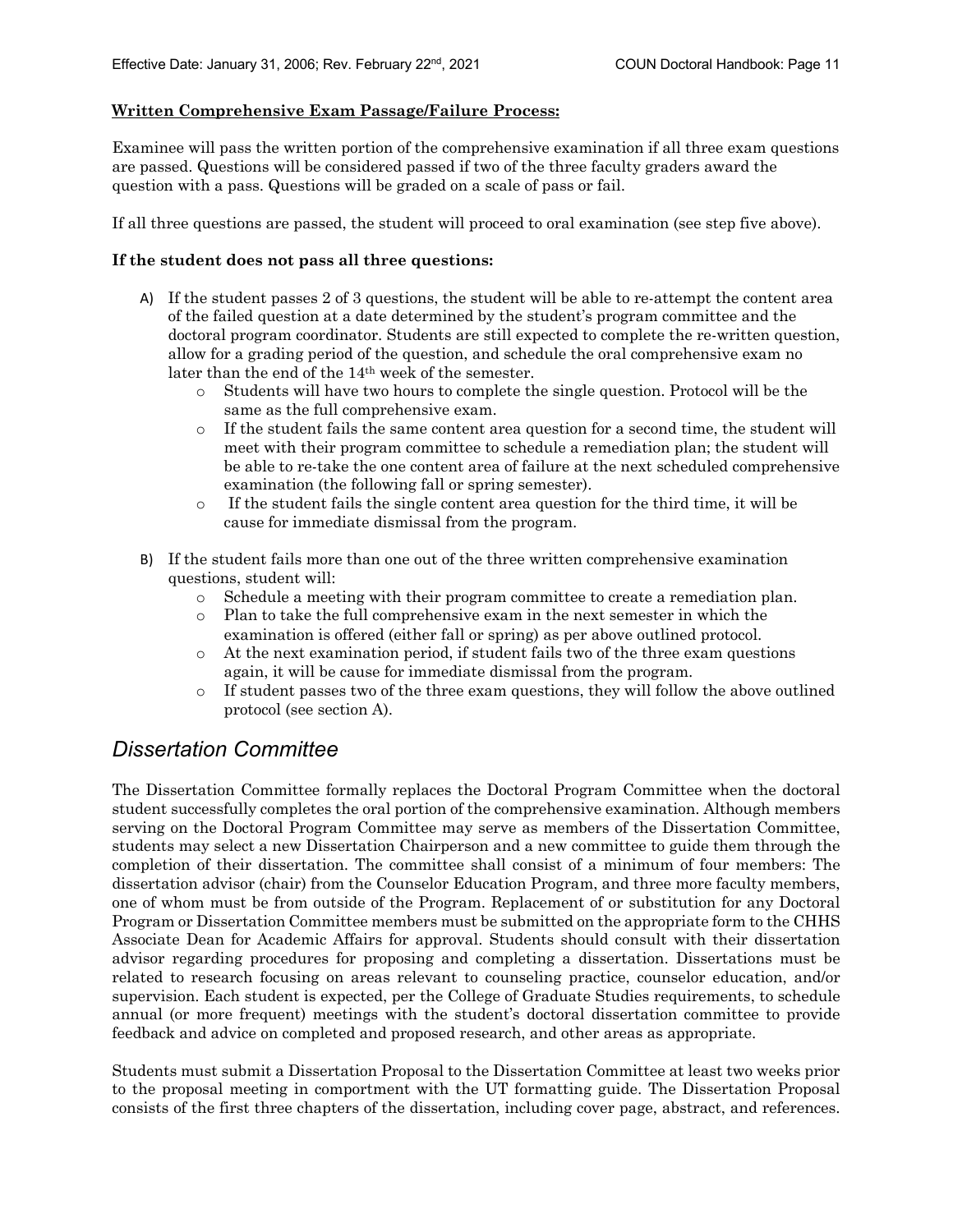At the Dissertation Proposal meeting, the Dissertation Committee can either pass or fail the proposal. If the proposal does not pass, the student and Dissertation Chairperson can schedule another proposal defense. If the proposal is not passed on the second attempt, the student is subject to dismissal from the program.

Once the Dissertation Proposal is passed, the student must file the appropriate application with The University of Toledo Institutional Review Board (IRB). The student may have to appear before the IRB to defend or explain the research. Students are advised that the IRB typically meets once per month. Students may not collect any data for the dissertation until they receive official confirmation from the University Institutional Review Board that their proposal has been approved.

When the Dissertation Chairperson is satisfied that the dissertation is complete, the student arranges for the Dissertation Oral Examination. The Dissertation Oral Examination is taken no sooner than 10 working days after the candidate submits the final draft to his or her dissertation committee. The Dissertation Committee can pass, pass with revisions, or fail the Dissertation Oral Examination. If the committee fails the examination, the student can reschedule a second examination no sooner than 10 working days later. Students who fail the second Dissertation Oral Examination will be dismissed from the program. If the committee passes the dissertation with revisions, they may or may not require a second formal meeting to pass the dissertation. Once the student passes the Dissertation Oral Examination he or she submits the dissertation electronically to the College of Graduate Studies for final approval. **It is the student's responsibility to file all forms, contact advisors and committee members, and make arrangements for examinations. Students should note that they must successfully defend their dissertation at least 30 days prior to commencement.**

# *Dissertation Registration and Contract*

When students register for dissertation credits, students are required to complete the Dissertation Agreement/Contract. This contract will be completed every semester in which credits are registered. Students will complete this contract with their dissertation chair/advisor. Students are responsible for the prompt creation and filing of this form with the department administrative assistant. **Contracts should be filed no later than the end of the first week in which the student is registered for dissertation credits.**

Dissertation credits are offered Pass or Fail. In order to successfully pass the dissertation credits the students are registered for in that present semester, students must complete the activities and products as outlined on their dissertation contract. Failure to complete these activities and products will result in the student failing dissertation credits for the semester in which the contract was established.

The Dissertation Agreement/Contract can be found in Appendix A and online on the department webpage.

# *Graduate Assistantships*

The graduate assistantship is designed to provide support for full-time graduate study. The assistantship provides an opportunity for a graduate student to serve in a professional role and to establish a professional relationship with faculty and administrators. Only graduate students holding regular admission to a degree program are eligible for a graduate assistantship. The graduate assistantship includes a tuition waiver and a stipend. The tuition waiver is provided to support only the coursework listed on a student's plan of study. Graduate assistantships are typically offered for up to two consecutive academic years (not including summers), contingent upon successful progress in the completion of their degree as reviewed annually by the Doctoral Program Committee and the School Chair.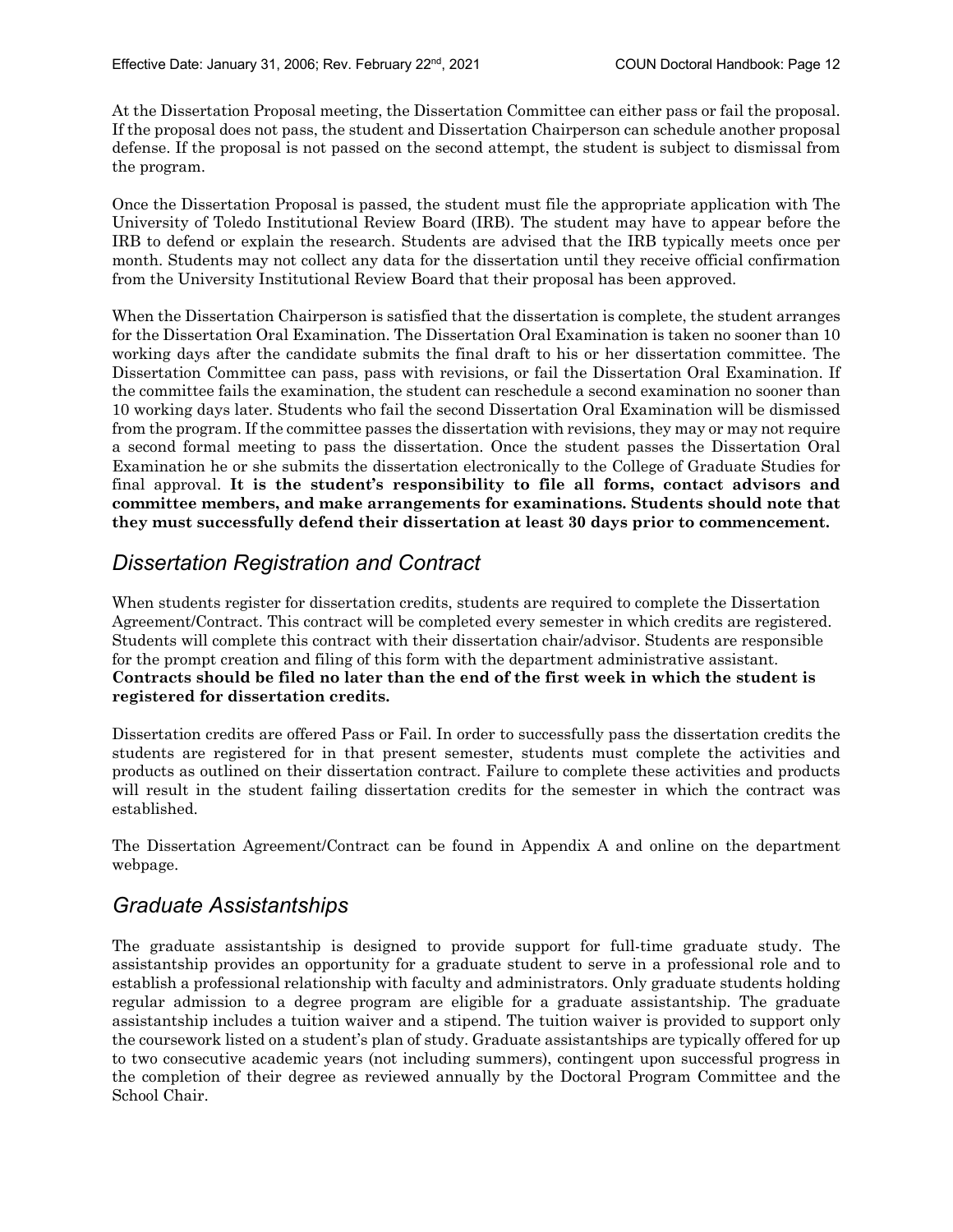A full-time assistantship requires 20 hours of work per week each semester. Typically graduate assistants teach undergraduate classes, co-teach graduate classes, supervise master's students, and work with faculty members on research, presentations and publications. As the student is expected to be working full time toward a degree, no additional employment should be assumed by the student. Exceptions to this policy must be recommended by the student's advisor and approved by the College of Graduate Studies prior to beginning any additional assignment. Exceptions will be made only for assignments of short duration which involve only a few hours of work per week. The advisor must argue that the progress of the student toward a degree will not be delayed or disrupted by the additional assignment. The Request for Employment Outside of Graduate Assistantship Duties form requesting permission from the College of Graduate Studies for additional employment may be obtained either from the College of Graduate Studies or from the student advisor.

The program has a limited number of graduate assistantships. Consequently, the program typically awards graduate assistantships to selected doctoral students who wish to pursue full-time study. Additionally, the program may not have sufficient numbers of assistantships to support every student who applies.

# Application for Graduate Assistantships

The admitting program assigns graduate assistantships. Applications for consideration as a graduate assistant may be made by completing the Graduate Assistantship Application or by submitting a written request with your admission application. Assistantship applications should be submitted simultaneously with the Graduate Application.

# *Financial Aid*

Doctoral students may qualify for scholarships, loans, and perhaps federal and state grant programs. Applications are filed as soon as possible after January  $1<sup>st</sup>$  for the academic year that will begin with the next fall term. There is a priority deadline of April 1st. Late applications are considered if funds are available. It is the student's responsibility to review and comply with all rules of their financial aid and review and comply with all aspects of The University of Toledo Policy on Satisfactory Academic Progress for Recipients of Financial Aid. **The Office of Student Financial Aid is located in Rocket Hall, Room 1200 (phone 419-530-8700).**

### Fellowships

The University of Toledo has a limited number of Fellowships to support doctoral students. Applications will be available in January should any of the fellowships become available. Fellowships are primarily designed for entering Ph.D. students and those early in their Ph.D. program who have exceptional academic records. It is the highest student award the College of Graduate Studies makes and consists of a stipend at the doctoral student level for the academic year plus remission of instructional fees, out-of-state surcharge, general fees, student legal fee and an insurance subsidy for UT student health insurance. The Fellowship may be renewed for up to three years provided the student maintains an outstanding academic record and makes adequate progress toward the degree.

### Scholarships and Awards

**The University of Toledo Foundation Scholarships**. The UT Foundation provides financial support to students in the form of scholarships and fellowships. UT Foundation support is generally granted through the Office of Student Financial Aid. For more information about support through the UT Foundation, contact the Office of Student Financial Aid, Rocket Hall, Room 1200 (phone 419-530- 8700).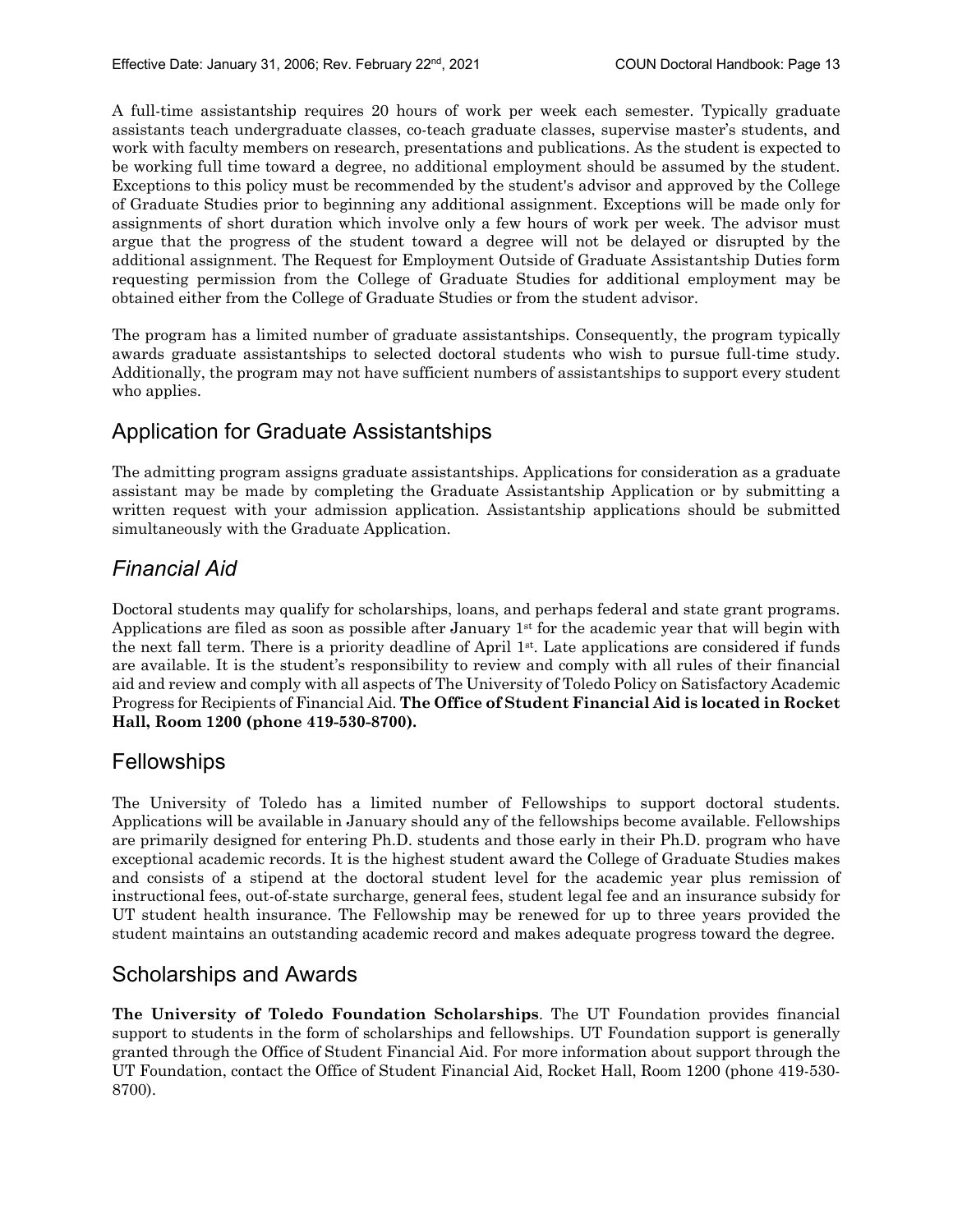**The Robert N. Whiteford Memorial Scholarship**. Presented to a graduate student to assist in research for the thesis, project, or dissertation and further the student's professional development. One applicant will receive a certificate plus a cash award. The amount varies each year depending upon available funds, averaging \$300.

**The Graduate Student Association** (GSA) presents a number of other awards to graduate students. Applications are generally available in January and are due mid-March.

The College of Health and Human Services also offers scholarships that may be of interest: http://www.utoledo.edu/hhs/scholarships/ .

For more information on scholarships available to graduate students, go to the College of Graduate Studies website.

### *Educational, Vocational, & Personal Counseling*

The University of Toledo provides, by professionals other than program faculty and students, personal counseling services to students. The University Counseling Center (http://www.utoledo.edu/studentaffairs/counseling/), the Main Campus Medical Center (http://www.utoledo.edu/healthservices/student/), The University of Toledo Psychology Clinic ( http://www.utoledo.edu/al/psychology/clinic/), and the office of Career Services (http://www.utoledo.edu/success/career/) provide educational, vocational, and personal counseling services for students.

### *Retention Policy*

Counselor Education faculty members regularly review students for the purposes of retention in the program. Students may be dismissed from the Program if their academic performance is substandard, if their personal or professional conduct is inappropriate, or if they are unable to demonstrate the essential functions of an effective counselor as defined by the professional societies and research literature. These essential functions include the Academic Criteria, Counseling Skills, Personal Characteristics, and Professional Conduct outlined in this handbook on pages 4-5.

# Academic Requirements

College of Graduate Studies regulations require that graduate students maintain (a) a grade point average of 3.0 on a 4-point scale for all courses completed and (b) a grade point average of 3.0 on a 4 point scale for courses completed in the program of specialization. Students whose grade point average falls below 3.0 are subject to dismissal from the College of Graduate Studies. Only grades of A, B, C, D, and F (including pluses and minuses) are used in determining grade point averages (S or U courses are not included in GPA calculations, e.g., internship and practicums). A grade of "C-" or below in a graduate course will no longer satisfy the academic requirements for a graduate degree program. This means that any course in which a grade below "C" was achieved will not be accepted on a "Plan of Study." A limited number of courses are graded S or U upon completion. A grade of S will allow for graduate credit to be earned.

Students who take a core counseling course (non-elective) and earn a grade of C- or lower must successfully complete that specific course with a grade of C or better to fulfill plan of study requirements and progress through the program. Students who take an elective course (RESM or COUN or other content area) and earn a C- or lower must either (a) successfully complete the course with a grade of C or better by re-taking the class OR (b) take another elective course and revise their plan of study with their advisor, to be filed with the College of Graduate Studies (COGS).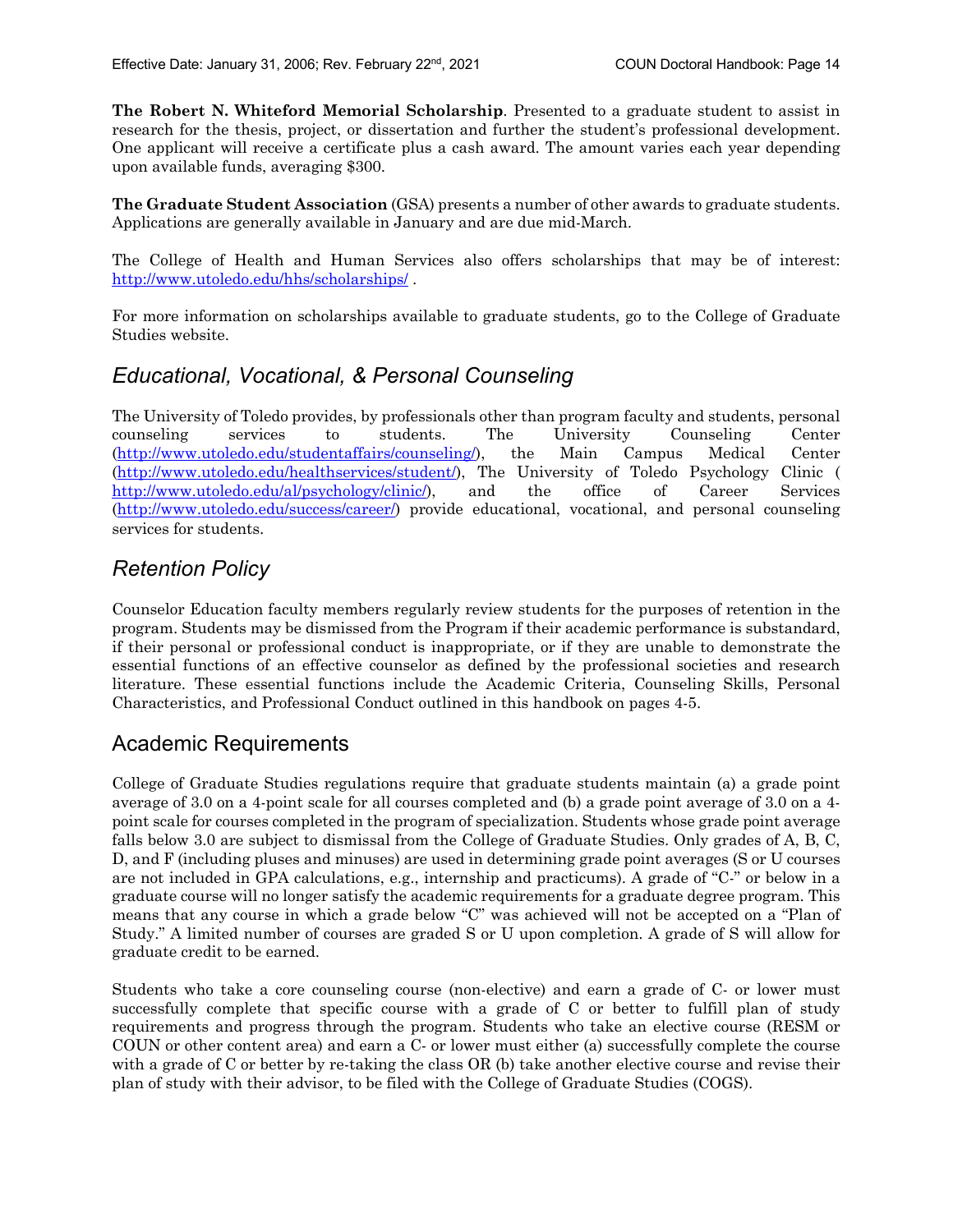The successful completion of a program is based upon demonstrated personal characteristics and competence of the candidate as well as upon the completion of the course of study. The satisfactory completion of scheduled classes is not sufficient to warrant the granting of a graduate degree in the Counselor Education Program. The graduate degree will be conferred when the following conditions have been met:

- 1. Completion of the required course of study in which the student demonstrates:
	- a. An understanding of the basic personal, social, and environmental concerns of persons in society.
	- b. Appropriate competence in the techniques, theories, resources, evaluation, and organization of effective counseling and counselor education.
- 2. Demonstration of the possession of a stable personality, personal flexibility, and selfconfidence as a professional counselor.
- 3. The successful completion of practica and internship requirements.
- 4. Successful completion of the written and oral comprehensive examinations.
- 5. Successful completion and defense of a dissertation.

### Non-Academic Requirements

Students are expected to behave in a responsible and professional manner while functioning in classes, practica, and internships. Failure to conform one's behavior to acceptable standards of practice shall be considered cause for dismissal from the program. Cause for dismissal shall consist of, but not be limited to:

- 1. Any activity of a professional or counseling nature that is prohibited under the ethical standards and practices of the American Counseling Association (ACA). Students should obtain a copy of these Standards from the American Counseling Association's website (www.counseling.org).
- 2. Malicious disrespect toward instructors, supervisors, clients, or fellow students; failure to follow reasonable instructions; use of profanity or verbal or physical intimidation toward instructors, supervisors, clients, or fellow students.
- 3. The use of fraud or deceit to obtain admission to the program, a course, a practicum, or an internship.
- 4. Exploiting practicum or internship clients for personal gain or profit.
- 5. Students' presences and interactions on social media that are deemed inaccurate, inappropriate, offensive, vicious (e.g. cyberbullying), unethical, and/or illegal. (Please see the Counselor Education program's Social Media Guidelines policy for further elaboration at http://www.utoledo.edu/hhs/counselor-education/Policies/PDFs/Social\_Media\_Policy.pdf .)
- 6. Use of alcohol or other drugs to the extent that it impairs the student's ability to perform properly or adequately, or such use poses a potential or actual threat to the welfare or safety of clients.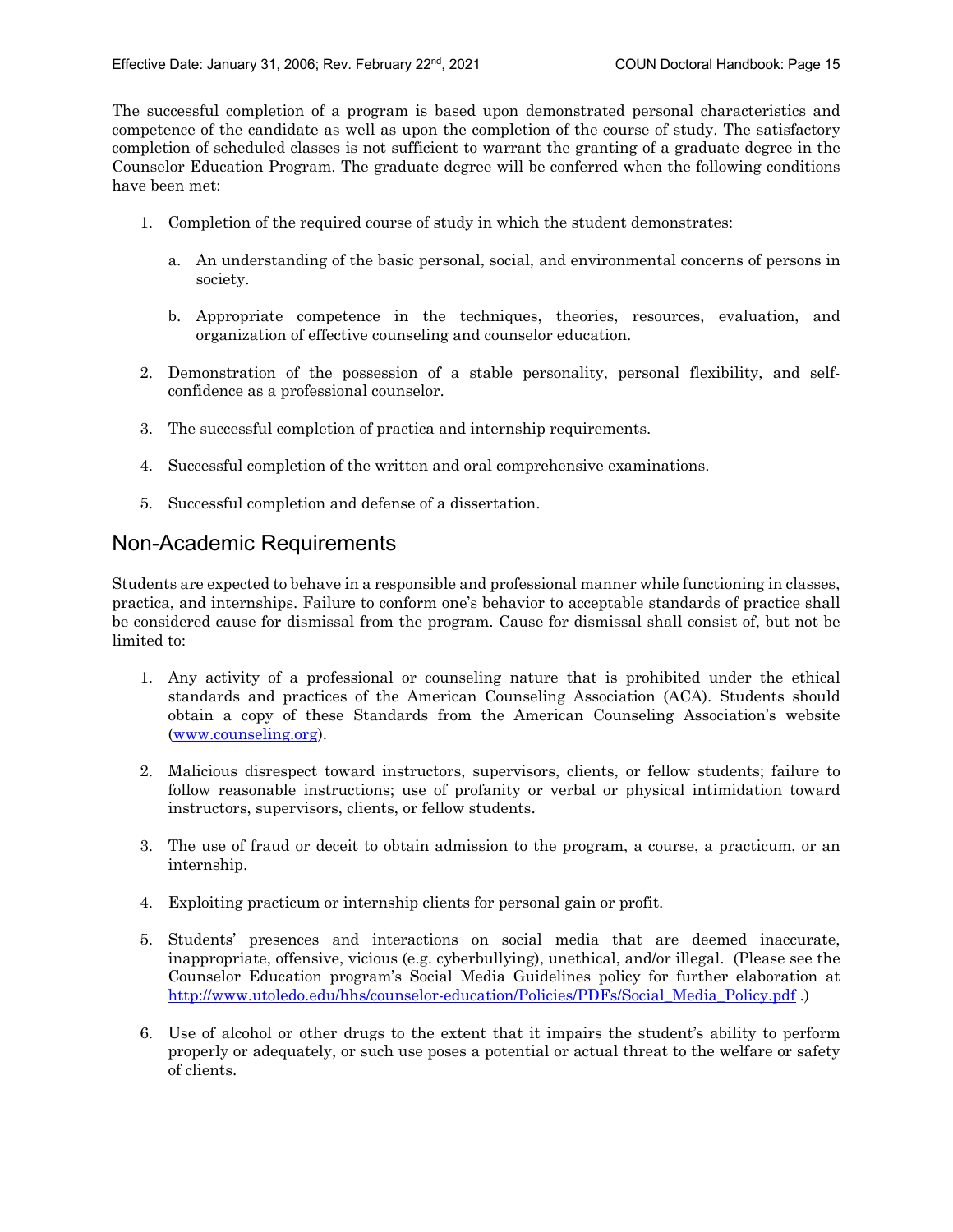- 7. Conviction of an offense involving the sale, possession, or consumption of a controlled substance.
- 8. Conviction of a felony offense.
- 9. Conviction of an offense involving moral turpitude.
- 10. Conviction for a misdemeanor offense committed during the practice of any counseling procedure or activity.
- 11. Any behavior, activity, procedure, or practice that is prohibited under the Counselor Licensure laws of the State of Ohio.
- 12. A finding of "responsible" under the Student Code of Conduct generally, or for certain identified issues, constitutes a basis for remediation or dismissal from the program.

### Procedures for Dealing with Perceived Failure to Conform Acceptable Standards of Practice

The following procedures will be employed by faculty members in cases when a student's behavior fails to conform with acceptable standards of practice.

- 1. The issue is brought before the program faculty members for discussion as a retention matter. The issue, even if previously addressed through the University's Student Code of Conduct process, may still be examined under these program rules. While the University finding and imposition of penalties cannot be modified or reduced by the program, the program may impose additional sanctions through its process if it determines that compliance with program rules or requirements for remaining in the program have been called into question.
- 2. The student's program advisor and one other faculty member are assigned by the Chair to meet with the student to discuss the concerns and the program standards or rules at issue.
- 3. The student, the advisor, the additional faculty member, and any student advocate that is invited by the student meet to discuss the matter and review any available evidence. A similar opportunity is to be provided to the complainant in any matter in which the student has been found responsible for sexual misconduct under the University's Student Code of Conduct. Following the meeting(s), the student(s) are provided with two weeks to prepare and submit an official response to the matter at hand to the advisor.
- 4. The advisor and additional faculty member report back to the entire faculty the results of the student meeting(s) and the student(s)' subsequent response(s). The faculty members present at the meeting will develop one of the following recommendations.
	- a. A written remediation plan is developed to address the specific identified issues. The student is given the option to accept and implement the remediation plan or withdraw from the program.
		- 1. If the student accepts the remediation plan, the student's advisor will monitor the student's progress toward completing the remediation plan and share the remediation plan with the program faculty members when the plan is completed. Assuming that the remediation plan's completion is acceptable, the student is free to return to the program and resume progress toward degree completion.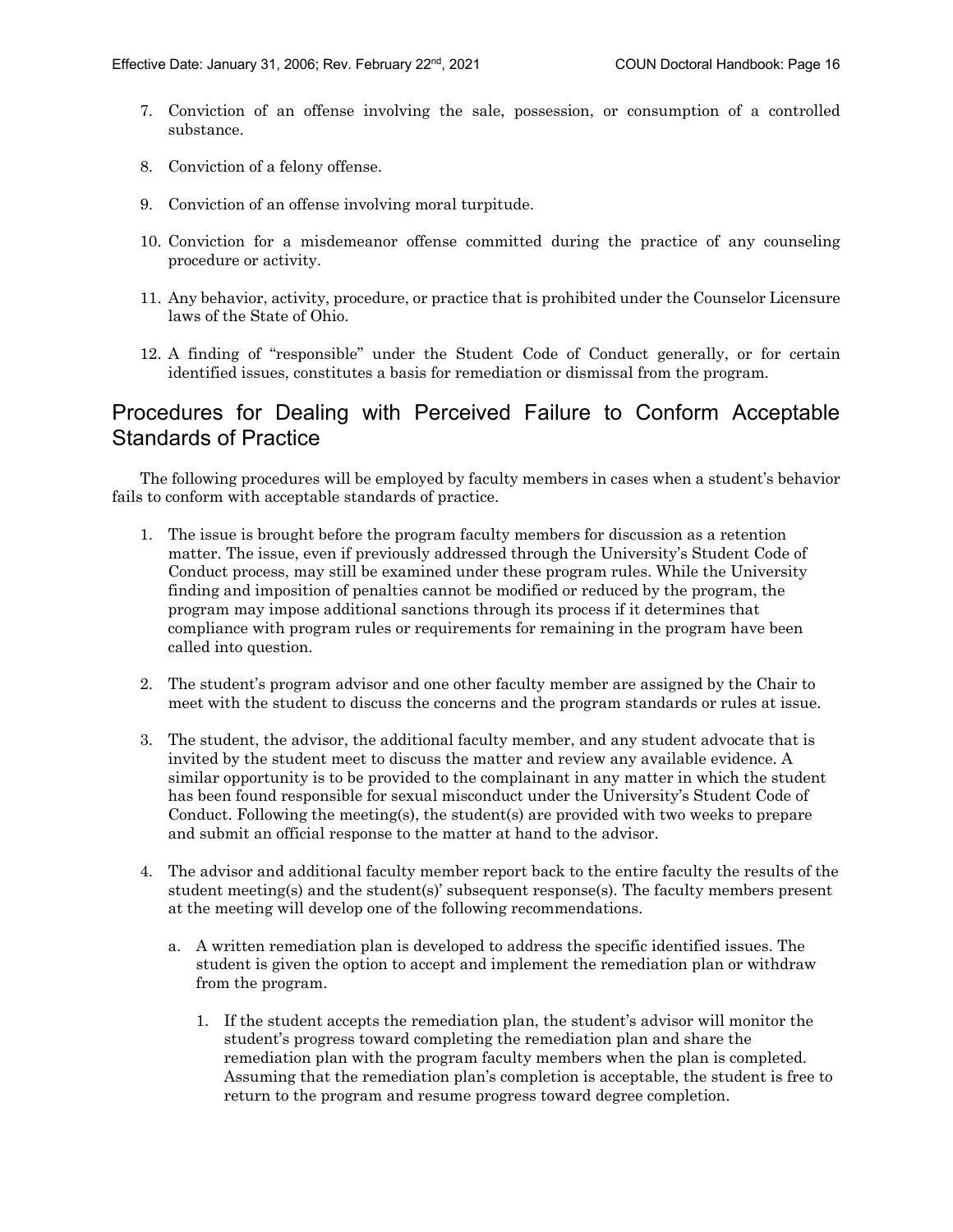- 2. If the student does not successfully complete the remediation plan or it is rejected by the faculty, the faculty members can recommend that the student be dismissed from the academic program or an additional remediation plan can be developed.
- b. The faculty members may recommend that the student be dismissed from the academic program rather than be allowed to complete a remediation plan and be advised about the viability of options in other UT graduate degree granting programs.
- c. In either situation, in matters involving a Student Code of Conduct finding of responsibility for sexual misconduct, as defined in the Student Code of Conduct, the complainant will receive concurrent written notice of the outcome at the same time the student does (i.e., that the student is completing a remediation plan, that the student has withdrawn, or that the student is dismissed from the program).
- d. In matters involving a Student Code of Conduct finding of responsibility for sexual misconduct, as defined in the Student Code of Conduct, the complainant has equal appeal rights.

#### Academic Grievance Procedure

In the event that a graduate student has an academic grievance or wishes to appeal a retention decision, he or she should attempt to resolve the problem by adhering to the following procedure:

- 1. Discuss the problem with the instructor involved.
- 2. If no resolution can be achieved, the student should present his or her grievance to the chairperson of the school.
- 3. If the problem is still not resolved, the student should see the dean of the college.
- 4. If a resolution has been unsuccessful at the college dean's level, the student may present the grievance to the College of Graduate Studies.
- 5. The final appeal can be made to the Committee on Academic Standing of the Graduate Council and its decision shall be binding on all parties involved in the grievance or appeal.

Note: Graduate students must file the initial grievance with the instructor and a copy with the school no later than one semester after the occurrence of the incident. Initial appeals of retention decisions must be filed with the school chairperson no later than one semester after the retention decision is made.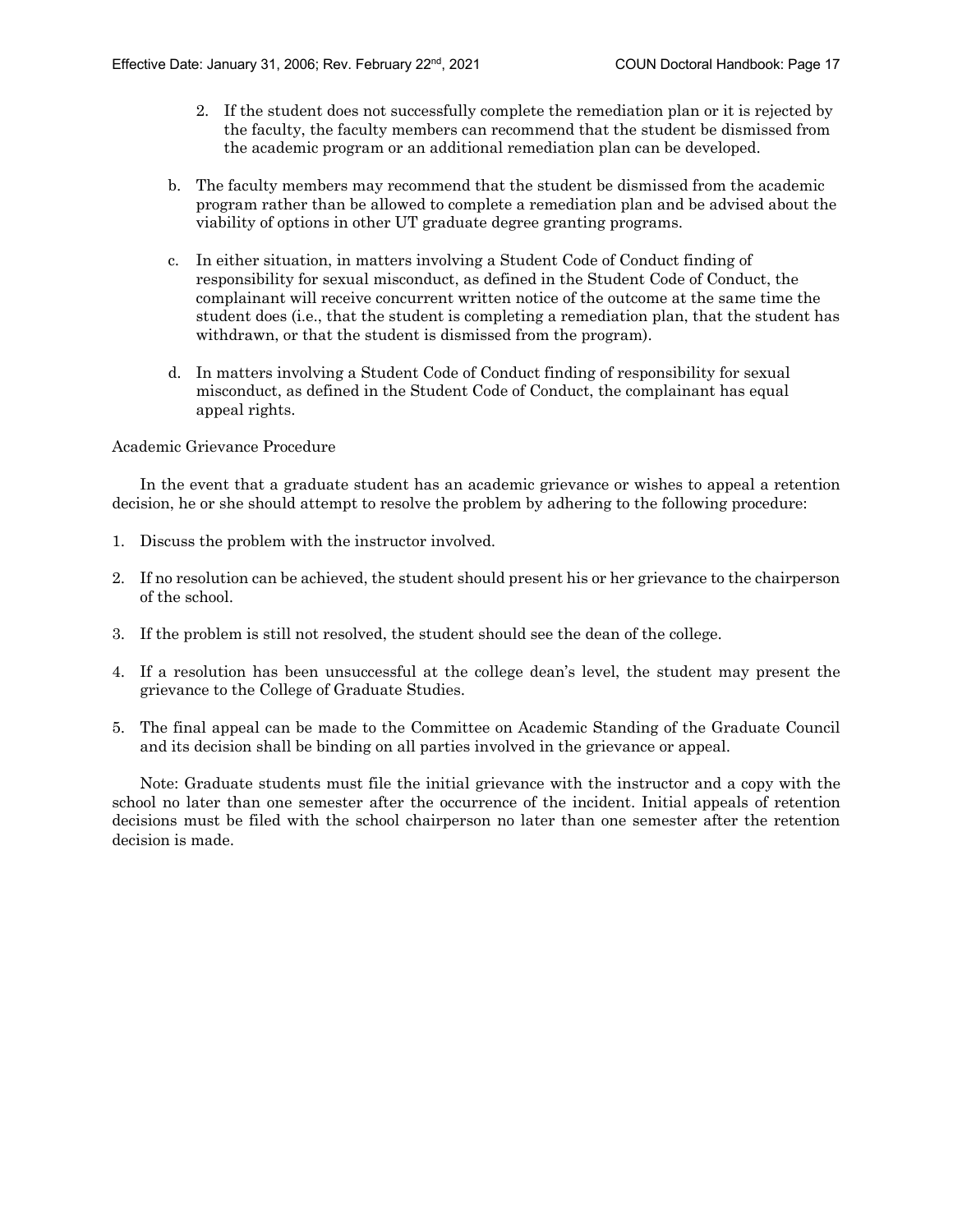### *Appendix A*

### The University of Toledo College of Health and Human Services Counselor Education Program

#### Dissertation Agreement/Contract

(Agreement must be approved each semester in which a student is registered for dissertation credit hours before beginning dissertation activity.)

| COUN 8960-(add section)                | (add student name) |                       |  |  |  |
|----------------------------------------|--------------------|-----------------------|--|--|--|
| Course Number                          | Name of Student    |                       |  |  |  |
|                                        |                    |                       |  |  |  |
| Doctoral Research Dissertation         | (insert)           | (add instructor name) |  |  |  |
| Title of Course                        | Credit Hours       | Instructor            |  |  |  |
|                                        |                    |                       |  |  |  |
| <b>Instructor Contact Information:</b> |                    |                       |  |  |  |

Office Location:HH Office Hours:

Phone: 419-530-Email:

Dissertation credit may not total less than 10 semester hours and no greater than 32 hours. A doctoral student may register for such credit in more than one semester. Dissertation credits are graded "pass" or "fail." To receive a passing grade for the semester in which a student in registered, they must successfully complete the objectives as listed on this dissertation contract agreement.

#### Dissertation Objectives for Current Semester of Study:

§ *Student will work on their dissertation (proposal/data collection/defense) documents over the course of this semester.*

#### Activity and Product:

*As a part of this dissertation the student will complete the following in the above listed semester of study: 1.* 

*2.*

Rationale for Credit: *(Briefly outline the credit hour and deliverables. Justify the ratio.)*